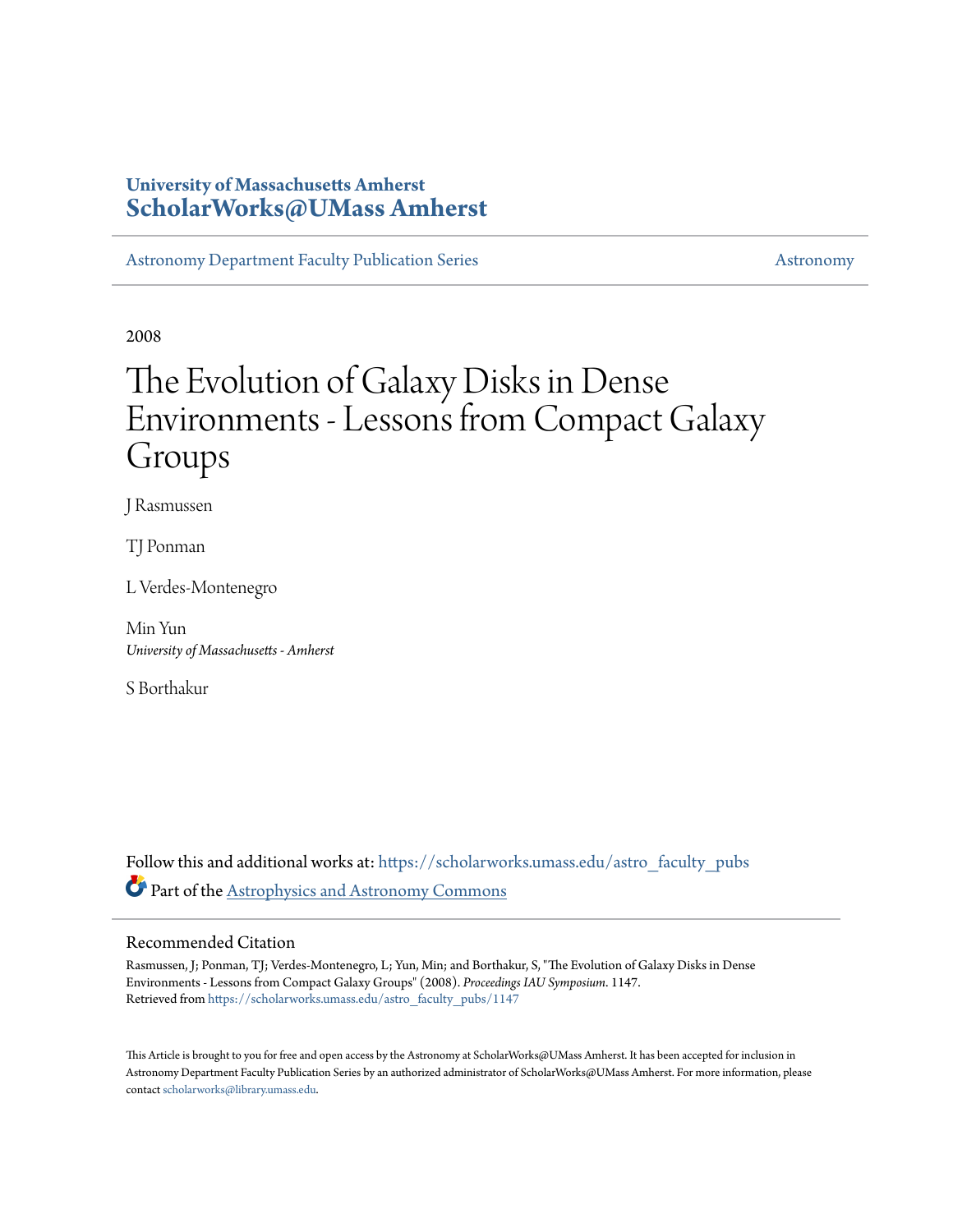## The Evolution of Galaxy Disks in Dense Environments – Lessons from Compact Galaxy Groups

J. Rasmussen $^1\natural,$  T.J. Ponman $^2,$  L. Verdes-Montenegro $^3,$ M.S. Yun<sup>4</sup> and S. Borthakur<sup>4</sup>

<sup>1</sup>Carnegie Observatories, 813 Santa Barbara Street, Pasadena, CA 91101, USA email: jr@ociw.edu

2 School of Physics and Astronomy, University of Birmingham, Edgbaston, Birmingham B15 2TT, UK

 ${}^{3}$ Instituto de Astrofísica de Andalucía, CSIC, Apdo. Correos 3004, E-18080 Granada, Spain  $^4\!$  Astronomy Department, University of Massachusetts, Amherst, MA 01003, USA

Abstract. Disk galaxies in compact galaxy groups exhibit a remarkable shortfall of neutral hydrogen compared to both isolated spirals and spirals in more loose groups, but the origin of this Hi deficiency remains unclear. Based on a sample of highly Hi deficient compact galaxy groups, here updated to also include HCG 58 and 93, we summarise the first results of a multiwavelength campaign aimed at understanding the processes responsible for modifying the Hi content of galaxy disks in these environments. While tidal stripping, ram pressure stripping by hot intragroup gas, and star-formation induced strangulation could individually be affecting the ISM in some of the group members, these processes each face specific difficulties in explaining the inferred deficiency of Hi for the sample as a whole. A complete picture of the mechanisms driving the ISM evolution in the disk galaxies of these groups has thus yet to emerge, but promising avenues for further progress in this field are briefly discussed on the basis of the present sample.

Keywords. galaxies: evolution; galaxies: interactions; galaxies: ISM; X-rays: galaxies: clusters

#### 1. Introduction

A substantial fraction of all galaxies in the nearby Universe reside in a group or cluster environment. Disk galaxies are not only less common within such environments than in the field, but they also tend to be deficient in neutral hydrogen. For a group or cluster as a whole, this HI deficiency  $\Delta_{\rm HI}$  can be quantified as

$$
\Delta_{\rm HI} = \log M_{\rm HI, pred} - \log M_{\rm HI, obs},\tag{1.1}
$$

where  $M_{\text{HI,obs}}$  is the total observed HI mass of the group or cluster, and  $M_{\text{HI,pred}}$  is that predicted for a corresponding ensemble of isolated galaxies of similar optical morphology and luminosity. At the scale of small groups, comprehensive radio studies have shown such Hi deficiencies to be particularly pronounced in [Hickson \(1982\)](#page-6-0) compact groups (HCGs) (Verdes-Montenegro et al. 2001). Tidal interactions can be expected to play a prominent role in affecting the evolution of galaxy disks in these systems, given the compactness and low velocity dispersions ( $\sigma \sim a$  few hundred km s<sup>-1</sup>) of the environment. However, there is also an indication from  $ROSAT$  data that significant HI deficiency in these groups correlates with the presence of a detectable X-ray emitting intragroup medium (IGM), suggesting that galaxy–IGM interactions such as ram pressure stripping of Hi may also be important.

† Chandra Fellow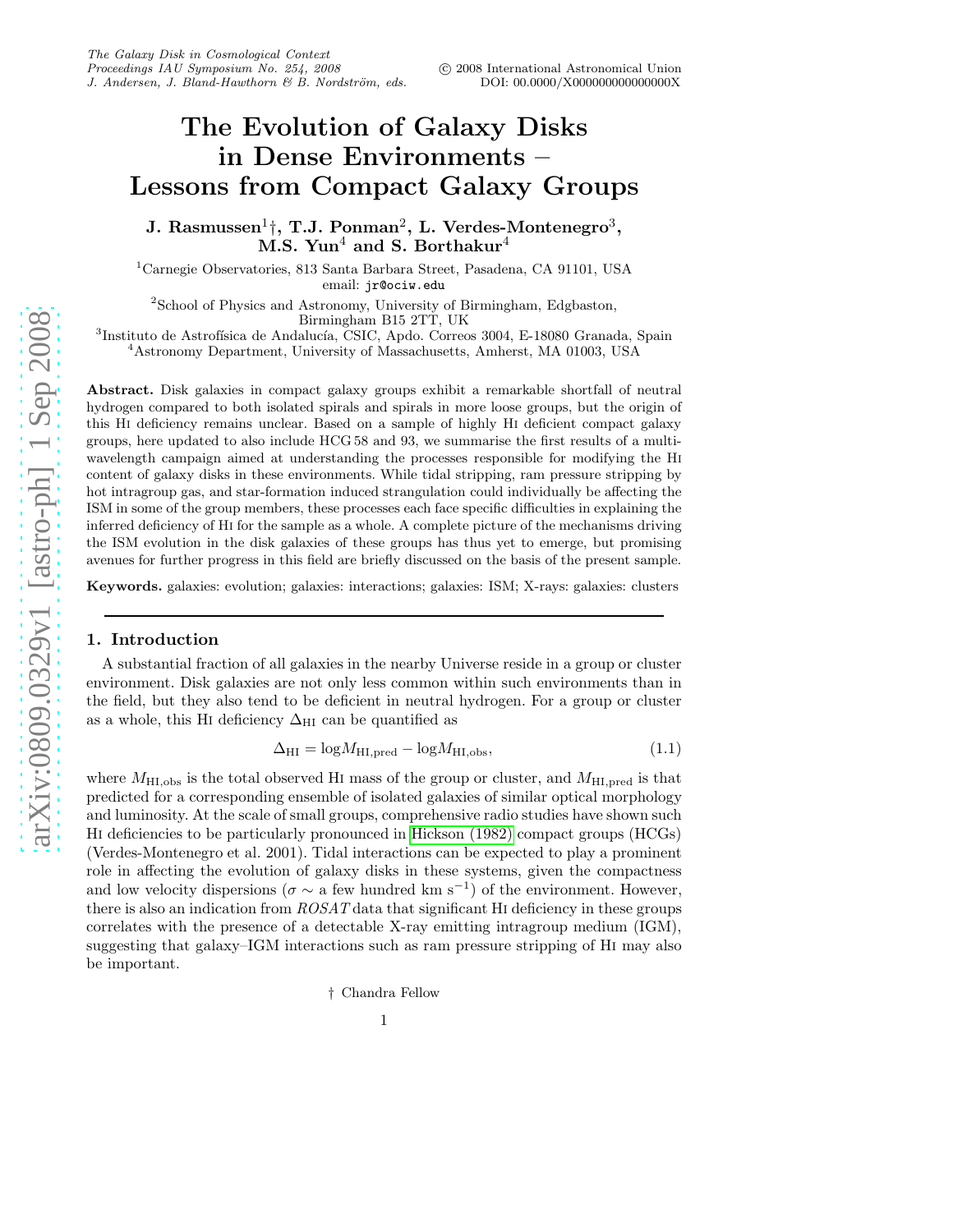**Table 1.** Summary of group sample and X-ray observations. Distances assume  $H_0 = 73$  km s<sup>-1</sup> Mpc<sup>-1</sup>. Velocity dispersions are taken mainly from [Ponman et al. \(1996\).](#page-6-1)

<span id="page-2-0"></span>

| HCG 7<br>XMM<br>0.60<br>95<br>54<br>29<br>HCG 15<br><i>XMM</i><br>92<br>404<br>26<br>0.46<br>HCG 30<br>1.37<br>63<br>29<br>72<br>Chandra<br>HCG 37<br>0.33<br>Chandra<br>18<br>97<br>446<br>HCG40<br>46<br>0.60<br>157<br>98<br>Chandra<br>HCG44<br>23<br>0.69<br>145<br>Chandra<br>20<br>HCG 58<br>ROSAT<br>178<br>89<br>11<br>0.51 | Group | Dist.<br>(Mpc) | $\Delta_{\rm HI}$ | $\sigma$<br>$(km s^{-1})$ | X-ray obs. | Expo. time<br>(ks) |
|--------------------------------------------------------------------------------------------------------------------------------------------------------------------------------------------------------------------------------------------------------------------------------------------------------------------------------------|-------|----------------|-------------------|---------------------------|------------|--------------------|
| HCG 93<br>ROSAT/Swith<br>0.99<br>234<br>14/4<br>64<br>HCG 97<br>383<br>Chandra<br>0.35<br>86<br>36<br>HCG 100<br>100<br>42<br>0.27<br>Chandra<br>69                                                                                                                                                                                  |       |                |                   |                           |            |                    |

Since a non-negligible fraction of all groups in the Universe (including so-called 'fossil' groups) may at some point experience a phase resembling that of HCGs, an improved understanding of the impact of the HCG environment on the group members may well have ramifications extending beyond these somewhat atypical groups. In order to explore the origin of the shortfall of Hi in HCGs, and more generally to shed light on disk galaxy evolution in these environments, we have therefore embarked on a multi-wavelength campaign aimed at establishing the detailed properties of the gas and galaxies in the most Hi deficient HCGs. The initial focus has been on the properties of any X-ray emitting IGM, in an attempt to constrain the importance of galaxy–IGM interactions in these groups.

#### 2. Sample and Observations

Our full sample comprises the ten most Hi deficient systems from the study of Verdes-Montenegro et al. (2001). These all have Hi masses well below that expected for their galaxy contents, and so should represent groups in which the processes destroying Hi should be in active, or very recent, operation. *Chandra* and *XMM-Newton* X-ray data are now available for eight of these, and this subset is described in [Rasmussen et al. \(2008\),](#page-6-2) along with details of the associated X-ray analysis. On the radio front, the existing Very Large Array data of the sample have been complemented by single-dish Green Bank Telescope (GBT) observations, partly to aid in the search for extended, smoothly distributed Hi emission within the central group regions (Borthakur et al., in preparation). The resulting HI deficiencies range from  $\Delta_{\rm HI} = 0.27$ –1.37, with a characteristic uncertainty of 0.2, which is dominated by the standard error on the predicted Hi mass. Table [1](#page-2-0) summarises the sample and its current X-ray coverage.

The two groups without Chandra or XMM data, HCG 58 and 93, have been targeted in ROSAT pointings. As a by-product of our effort to also obtain UV data for the sample, we have recently acquired a short Swift X-ray exposure of HCG 93, with similar data underway for HCG 58. No obvious diffuse X-ray emission is detected in the Swift data of HCG 93, consistent with the earlier ROSAT result of [Ponman et al. \(1996\),](#page-6-1) but the sensitivity of the Swift data is insufficient to provide strong constraints on the density of any IGM. The IGM in HCG 58 also remained undetected in the ROSAT analysis of [Osmond & Ponman \(2004\).](#page-6-3)

#### 3. Results So Far

The X-ray analysis of the Chandra/XMM subsample (Rasmussen et al. 2008) has revealed a remarkable diversity in hot IGM properties across the sample, with diffuse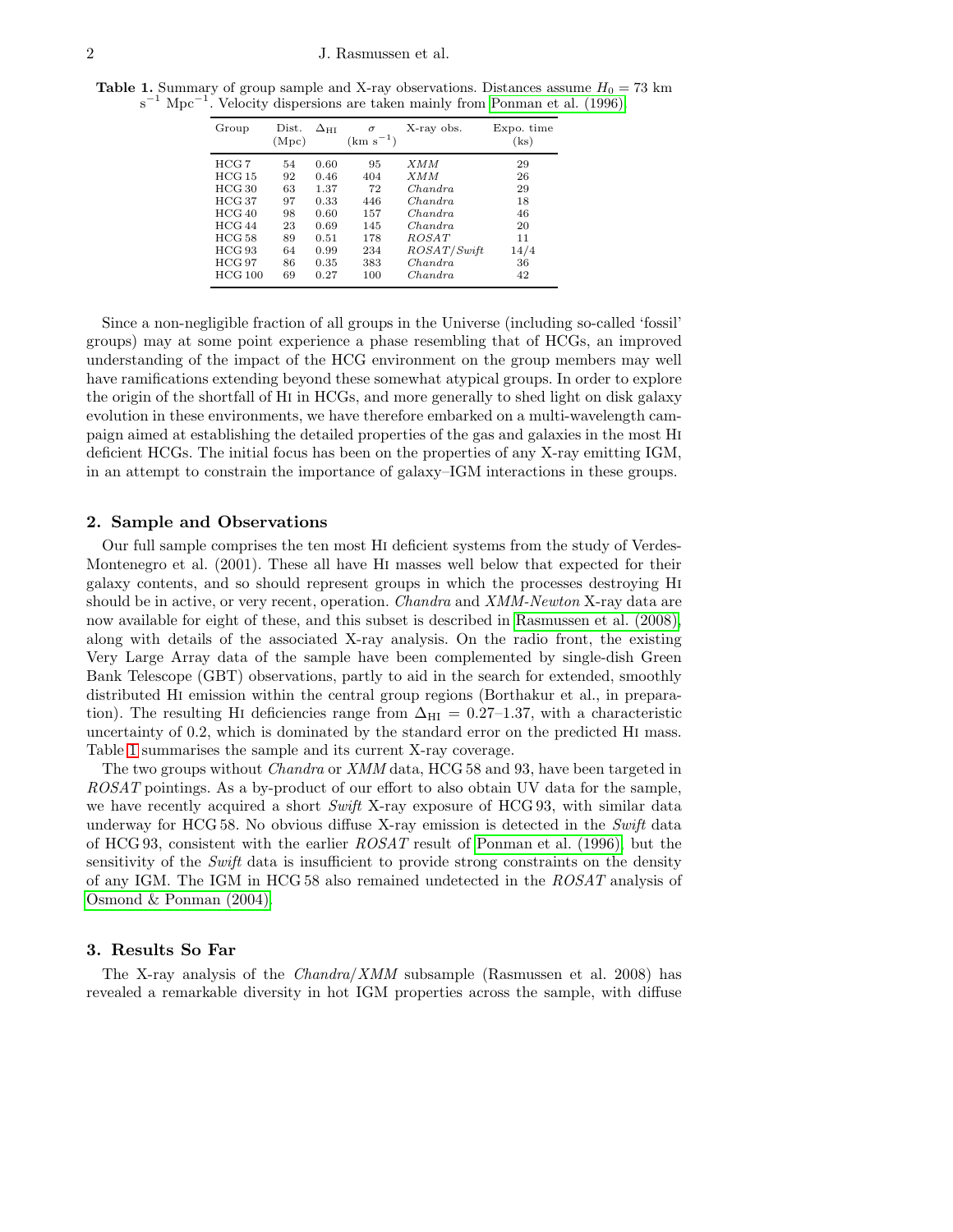

Figure 1. HI deficiencies and characteristic mean ram pressure for the various groups. Empty squares represent groups with no detectable hot gas.

X-ray emission in the groups ranging from undetected (e.g., in the highly Hi deficient HCG 30) to similar to that in massive X-ray bright groups (e.g., in HCG 97). For HCG 58 and 93, not included in this earlier analysis, the existing ROSAT data can be used to place constraints on their hot IGM masses. If assuming IGM temperatures of  $kT = 0.5 \pm 0.1$  and  $0.6 \pm 0.1$  keV as estimated from their galaxy velocity dispersions (Osmond & Ponman 2004), the ROSAT results of [Osmond & Ponman \(2004\)](#page-6-3) and [Ponman et al. \(1996\)](#page-6-1) for HCG 58 and 93, respectively, translate into  $3\sigma$  upper limits to their 0.3–2 keV X-ray luminosity and hot gas mass inside the region of our GBT coverage  $(r \approx 4.5')$  of  $L_{\rm X}$  <  $1 \times 10^{41}$  erg s<sup>-1</sup> and  $M_{\text{IGM}} < 6 \times 10^{10}$  M<sub>☉</sub> (HCG 58), and  $L_{\text{X}} < 2 \times 10^{40}$  erg s<sup>-1</sup> and  $M_{\rm IGM} < 1.5 \times 10^{10}$  M<sub>o</sub> (HCG 93). These limits are fairly typical of the X-ray undetected groups in our sample.

The diversity in hot gas content across the full group sample immediately suggests that galaxy–IGM interactions may not be dominant in removing Hi from the disks of the group members. This interpretation is supported by Figure 1, which reveals no clear correlation between measured  $\Delta_{\rm HI}$  and characteristic 'mean' ram pressure  $\langle P \rangle = \langle n_{\rm IGM} \rangle \sigma^2$  in each group, where  $\langle n_{\rm IGM} \rangle$  is the inferred mean hot IGM density within the region covered by the GBT data, and  $\sigma$  is the galaxy velocity dispersion.

However, the efficiency of ram pressure stripping depends not only on the IGM properties but also on the gravitational restoring force of the individual group members. In order to quantitatively investigate the importance of stripping in each X-ray detected group, we constructed a detailed disk–bulge–halo galaxy model, constrained by the average stellar mass, disk rotational velocity, Hubble type, and predicted initial Hi content of our late-type group members (see Rasmussen et al. 2008 for details). The model was evolved in a radial orbit within each group gravitational potential as determined from the X-ray analysis, enabling the IGM ram pressure and Hi mass loss due to stripping to be evaluated at each point in the orbit. Some contribution to Hi removal could also come from viscous stripping (Nulsen 1982), which was also included in the model. Figure 2 compares observed values of  $\Delta_{\rm HI}$  to the resulting model predictions. Uncertainties in model values result from assuming different initial conditions for the adopted radial orbits. Observed values of  $\Delta_{\rm HI}$  generally exceed modelled ones, except in HCG 97 and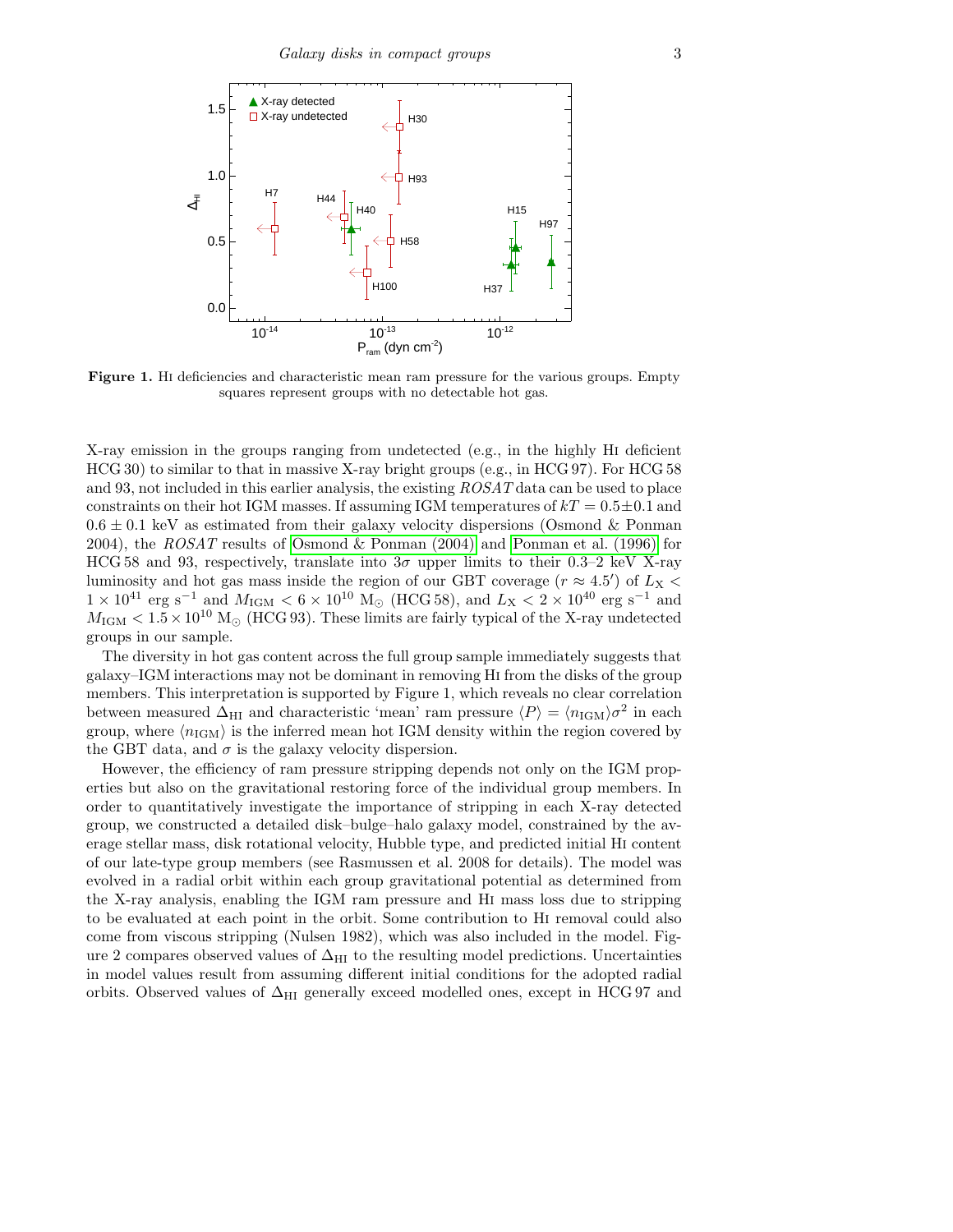4 J. Rasmussen et al.



Figure 2. Observed Hi deficiencies compared to our stripping calculations for the X-ray detected groups. Results are shown for ram pressure stripping alone (empty diamonds), and when viscous stripping is included (shaded). Dashed line represents equality between observed and predicted  $\Delta_{\rm HI}.$ 

potentially HCG 37, suggesting that galaxy–IGM interactions alone cannot in general explain the observed Hi deficiencies, even in the X-ray detected groups.

Such interactions may nevertheless still indirectly affect the Hi in spiral disks by facilitating strangulation. Many disk galaxy formation models predict that low-redshift spirals, at least above some threshold mass, are surrounded by hot gaseous halos from which gas may cool out to provide fuel for ongoing star formation in the disk (e.g., Toft et al. 2002). The removal of this coronal gas by external forces could contribute to Hi deficiency, if the limited supply of Hi in the disk is consumed by star formation without being replenished from the gaseous halo. Detailed hydro–simulations indicate that this process could be efficient even in low-mass groups (Kawata & Mulchaey 2008). Our own stripping calculations suggest that ram pressure could potentially remove a sizable fraction of any hot halo gas around the group members in the X-ray detected groups, from ∼30% in HCG 40 to ∼70% in HCG 97. This process could therefore be important in shutting off the gas supply that may otherwise ultimately fuel star formation in the disks of the group members.

#### 4. Implications and Discussion

The Chandra and XMM data, in most cases representing an improvement in sensitivity by 1–2 orders of magnitude over the previous  $ROSAT$  data, manifestly show that the presence of a substantial hot IGM is not a prerequisite for high Hi deficiency in these groups, despite earlier indications of a connection (Verdes-Montenegro et al. 2001). Although galaxy–IGM interactions can clearly have affected the Hi disks of galaxies within X-ray bright groups such as HCG 97, such processes cannot generally be dominant in removing Hi from the group members in our sample.

Other mechanisms could help account for the observed shortfall of Hi within these groups. Hi consumption by star formation, aided by the removal of a continuous supply of Hi to the disk, could be playing a prominent role. One problem faced by this scenario, however, is that the time-scale required to exhaust the Hi supply to observed levels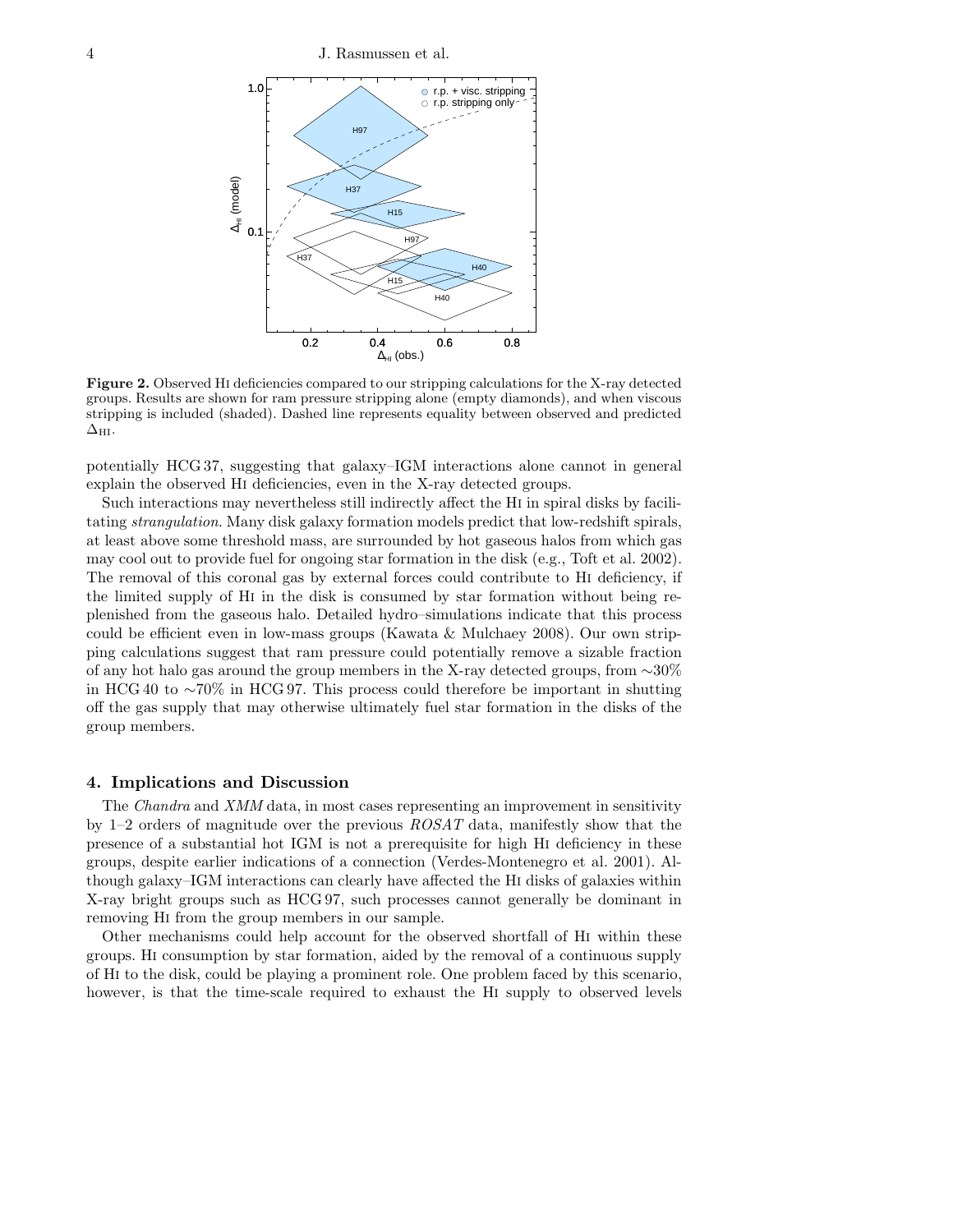(assuming  $\Delta_{\rm HI} = 0$  initially), is, on average, at least five Gyr at the current star formation rates (SFRs) in the groups. Strangulation may therefore not have been important in establishing current Hi levels within our sample.

Another possible explanation for the lack of Hi are recent tidal interactions, clearly taking place in some of the groups as evidenced by Figure 3. However, analysis of SDSS data has established that such interactions are commonly accompanied by a clear SFR enhancement (e.g., Li et al. 2008), and yet the SFRs in Hickson groups as determined from IRAS fluxes are not elevated relative to values for field spirals (Verdes-Montenegro et al. 1998). Our X-ray analysis also shows no clear evidence of enhanced nuclear activity within galaxies in the X-ray brighter or more Hi deficient groups, suggesting that strong nuclear starbursts or AGN activity triggered by tidally induced gas inflows are not more common or prominent within the more 'evolved' groups. Typical indirect signatures expected of tidal interactions are thus generally very modest in these groups, and such interactions may furthermore not themselves destroy Hi.

In summary, obvious mechanisms that could be invoked to explain the pronounced deficiency of Hi observed for the sample clearly each face some difficulties. The X-ray results indicate that galaxy–IGM interactions may have played a role in destroying Hi in the X-ray bright groups, but it remains unclear whether, for example, tidal interactions on their own can explain the reduced Hi content in the remaining systems.

#### 5. Prospects for Future Work

There are several directions in which we hope to take further studies of these systems in order to shed additional light on the fate of their missing Hi. For example, constraints on the typical column densities of Hi removed from individual galaxies may allow estimates of the time-scale for this material to be either photo-ionized by the intergalactic UV background, or thermally evaporated in the X-ray bright groups. In the latter case, a detailed comparison of the X-ray and Hi morphology of the groups will also establish to what extent hot and cold intergalactic gas can, in fact, co-exist in these systems. This should help in building a more complete picture of the mechanisms affecting any Hi that is not being destroyed in situ within the group members, e.g. by star formation.

Another interesting possibility to explore is related to the evidence that SFRs in Hickson groups are not globally enhanced relative to the field. This result could potentially be misleading, perhaps masking an evolutionary trend in which galaxies joining these groups initially experience an episode of enhanced star formation which is then followed by an environment–driven suppression. This possibility could be reflected in a larger intrinsic variation in specific SFRs compared to similar field spirals. Since the existing SFR estimates of our group members are almost exclusively based on IRAS fluxes, for which only upper limits are available for many of the galaxies, deeper complementary data are required to obtain more robust constraints on SFRs for all group members. For this purpose, we are currently in the process of obtaining UV data for all groups in the sample (including HCG 58 and 93), using the high-throughput UVOT telescope on Swift. We note that some of our groups have SDSS spectroscopic coverage, but the SDSS fibres only sample the central region of these very nearby galaxies, whereas the Swift data should enable mean SFR estimates across the full galactic disks.

These UV data may also have other useful applications, such as allowing a search for evidence of recent interactions that have primarily affected the young stellar component in the disks. As an example, Figure 3 shows a comparison between the UV and near-infrared light (dominated by young and old stars, respectively) for two of our group members which both appear tidally disturbed in optical DSS images. While the near-infrared light